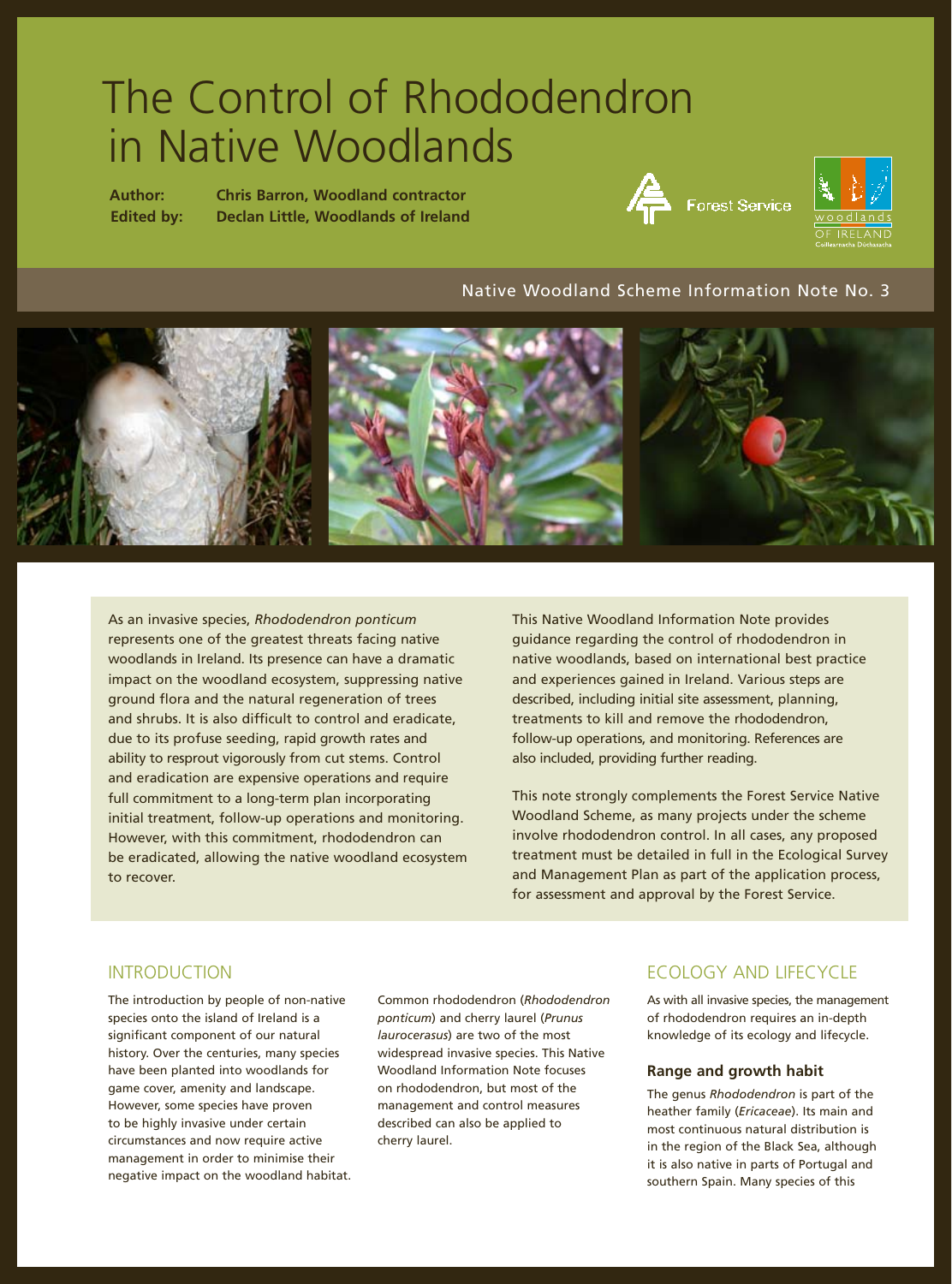

**Fig.1:** *Rhododendron ponticum* **in flower. The copious flowers produced in late spring are very much admired, particularly by visiting tourists (Photo courtesy of Chris Barron).**



genus have been introduced into Britain and Ireland, but only *Rhododendron ponticum* (hereafter referred to as rhododendron) has naturalised to any significant extent. Since its introduction to England in 1763 and soon afterwards to Ireland, rhododendron has become widespread on suitable soils throughout both Britain and Ireland.

Rhododendron is an evergreen shrub, with dark green, waxy, oblong leaves and conspicuous pinkish-purple flowers (Fig. 1). It may grow to form thick impenetrable stands over large areas, with individual shrubs reaching heights of up to five metres. It spreads rapidly by seed but can also spread by layering. Rhododendron flourishes on acid soils, particularly in mild moist conditions. Once established, it forms dense, longlived thickets, which cast a heavy shade to the detriment of the ground flora and the regeneration of trees and shrubs. As rhododendron is very shade tolerant, it is a weed of woodlands and forests, as well as open habitats.

#### **Seed production and dispersal**

Rhododendron does not usually produce flowers until it is 10 to 12 years old. The seeds are cylindrical, c. 1.5 mm in length, with a frill of hairs at both ends.

Each flower head produces between 3,000 to 7,000 seeds. The frill of hairs is thought to aid dispersal on the coats of animals in the relatively windless conditions under forest canopy. However, seeds of this size can be dispersed by wind over distances up to 1 km.

#### **Germination and seedling establishment**

Seeds germinate under favourable conditions in about five to six days. Light is essential, although the amount required is low (2-5% of full daylight). Germination will occur on a shaded forest floor but not when seeds are buried under soil or vegetation. Once seeds are released, they have a short period of viability of up to 160 days. A dense herb layer prevents establishment and bare soil also appears to be unsuitable. Moss carpets and ground disturbance resulting from trampling, burning and forestry operations (particularly scrub clearance and felling) are conducive to the germination of rhododendron seed. Other factors favourable to the formation of moss carpets, such as high humidity and rainfall, rocky slopes and intensive grazing, also favour the establishment and spread of rhododendron.

At the end of the first growing season, the seedlings are small (2-5 cm tall), with a simple root system, and they are very susceptible to drought. At this stage, therefore, desiccation is considered to be the main cause of death, with seedlings most likely to survive in moist, sheltered sites where the roots have access to mineral soil (Cross, 1981; Shaw, 1984; Tabbush & Williamson, 1987).

#### **Shade tolerance**

Once established, rhododendron can grow under heavy shade. The plants possess characteristics adapted to shade, including a low metabolic rate, resistance to disease, and the ability to increase leaf area in response to a reduction in light intensity. Being evergreen, rhododendron has the ability to make use of winter light conditions when the overhead deciduous canopy is leafless.

## **The ecological impact of rhododendron**

Mature rhododendron invariably develops into an impenetrable understorey, with large, waxy leaves blocking out and reflecting sunlight and thereby preventing other vegetation from growing beneath. Rhododendron only allows approximately 2% of the total daylight to reach the woodland floor, compared with *c.* 9% for an oak/holly canopy. Light exclusion by rhododendron prevents regeneration, patterns of succession, and colonisation by other plant species, thus lowering plant diversity in any community where it becomes established (Becker, 1988; Cross, 1975). Changes in soil chemistry induced by rhododendron have also been reported. These include a reduction in cation mobilisation and the production of polyphenols, both of which inhibit recolonisation by seedlings of other species (Rotherham & Read, 1988).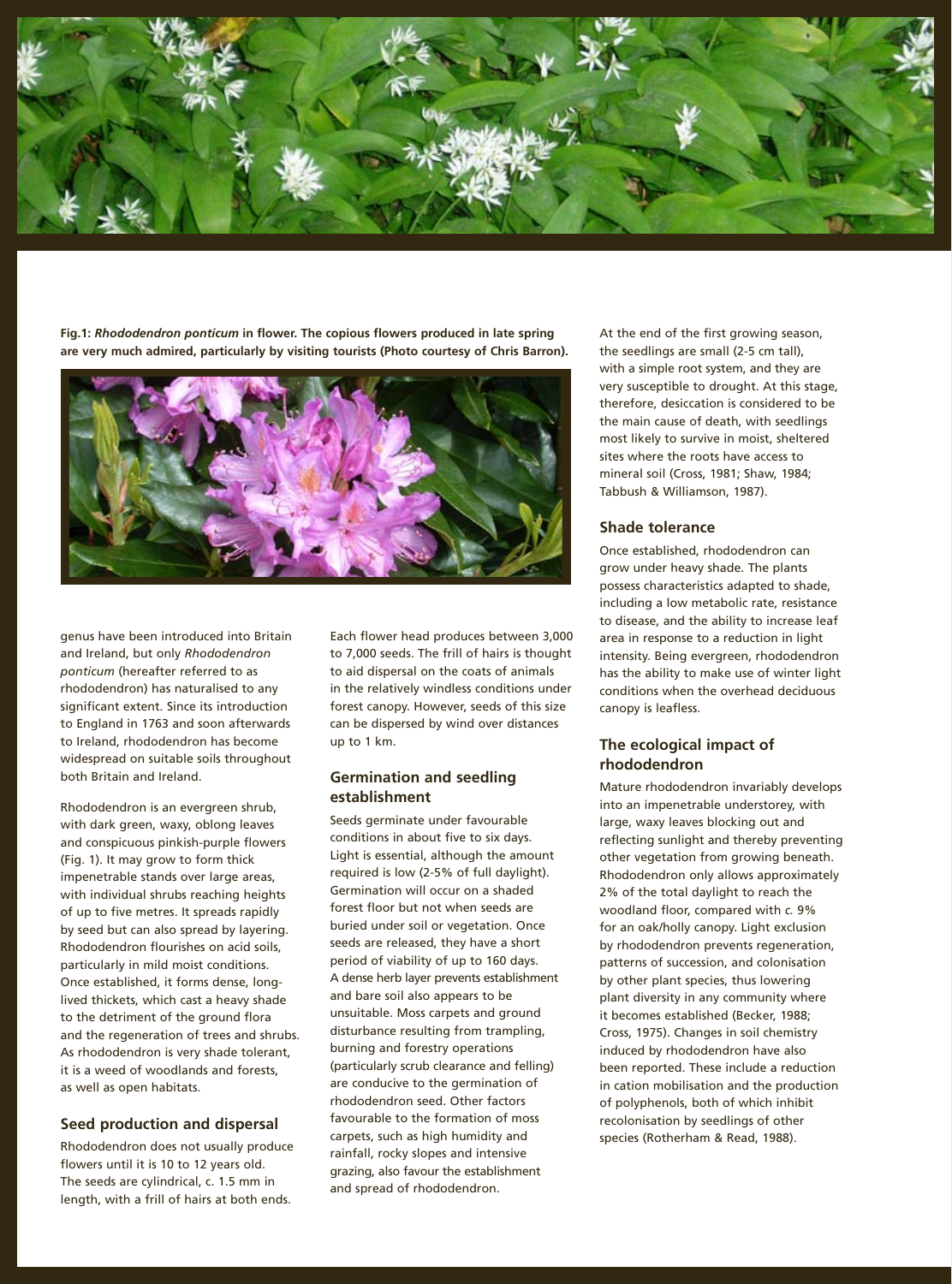

**Table 1: Assessing the degree and extent of rhododendron infestation (after Cross, 1973).**

| <b>Criteria for Assessment</b>                                                        | Approx. Age of<br><b>Rhododendron</b> | Degree of<br><b>Infestation</b> |
|---------------------------------------------------------------------------------------|---------------------------------------|---------------------------------|
| No rhododendron present.                                                              | Not applicable                        | 1 – Absent                      |
| Some rhododendron, but plants scattered<br>and mostly small and not flowering.        | Up to 12 years                        | $2 - S$ light                   |
| Rhododendron frequent but not<br>clumping. Some flowering, many<br>seedlings present. | Up to 24 years                        | 3 - Moderate                    |
| Rhododendron abundant, some<br>forming dense clumps, many seedlings.                  | Up to 30 years                        | $4 -$ Severe                    |
| Plants forming dense thickets with<br>almost total absence of ground flora.           | More than<br>30 years                 | 5 – Very severe                 |

It is widely accepted that populations of fauna are also negatively influenced by rhododendron (Barron, 1998). Bird numbers are lower in mature oak forests dominated by rhododendron (Becker, 1988; Freeman, 1988). Very few insect species are associated with rhododendron. Due to its toxic nectar and poisonous leaves, the species is thought to be of little value as a food source. In addition, the leaves of rhododendron contain andromedo toxin that is highly poisonous if ingested by mammals. Hence, plants are generally avoided by grazing animals, thus giving rhododendron a significant advantage over native vegetation (Cross, 1981; Shaw, 1984; Tabbush & Williamson, 1987). Dead stems are also very resistant to decomposition and persist for many years.

# MANAGING RHODODENDRON

Its poisonous nature, vigorous reproductive strategy and affinity for acidic soils combine to make rhododendron a highly effective invader of natural habitats on acid soils. It has already infested many native woodlands and is widespread on blanket bogs and heaths. Rhododendron is one of the biggest conservation issues facing Irish native woodlands today.

The eradication of rhododendron from an infested habitat is a major challenge and can only be carried out effectively by understanding the ecology of the species and by strategically planning the clearance work. In order to rid a habitat of rhododendron, a number of steps should be followed, including cutting all standing rhododendron and killing the stumps by uprooting or herbicide treatment. All habitats cleared of rhododendron must be regularly and systematically re-visited to remove any seedlings that have germinated and become established.

Rhododendron clearance is an expensive and time-consuming task, and should therefore be well planned before any action is taken. Two main issues must be considered.

**• Rhododendron is a prolific seed producer.** A medium sized plant is capable of producing *c.* 1 million seeds per year. However, a naturally seeded plant does not flower until it is 10-12 years old. In newly infested woodlands, this provides a window of opportunity to prevent serious infestation, through the immediate removal of young plants.

**• Rhododendron regrows vigorously when cut.** As a result, some method of stump killing or removal is always necessary. Also, any plant that regrows from a cut stump will in most cases flower and subsequently seed within 3-4 years.

The exact approach to rhododendron management will vary depending on certain site factors. In woodlands isolated from infested sites, and with well-defined boundaries and a relatively simple topography, it is possible to remove all rhododendron. On larger, more complex sites, the control of the rhododendron population to a manageable level may be a more realistic goal, at least in the short to medium term. Where sites are large and finances are limited, those areas with the oldest plants, which are likely to flower the soonest, should be removed first to minimise any risk of seed being produced prior to completion of the primary clearance work.

#### **Planning rhododendron control**

For all sites, the following steps should be followed.

- **1.** The entire site and adjacent area must be **surveyed** and the **level of infestation assessed** and **mapped** (see Table 1). An accurate map will help to save time and resources later.
- **2.** The **age**, **condition** and any **previous treatments** of all stands should be noted and mapped.
- **3. Areas to be worked in should be prioritised.** Prioritisation should take into account the level of infestation. For example, an area that has been seriously infested for the past 25-30 years will have little or no native vegetation beneath the canopy. In this case, it may be prudent to first clear any areas less seriously infested, which have not yet lost their native ground cover. Also, ideally work with the prevailing wind rather than against it, to help minimise seed dispersal into recently cleared areas.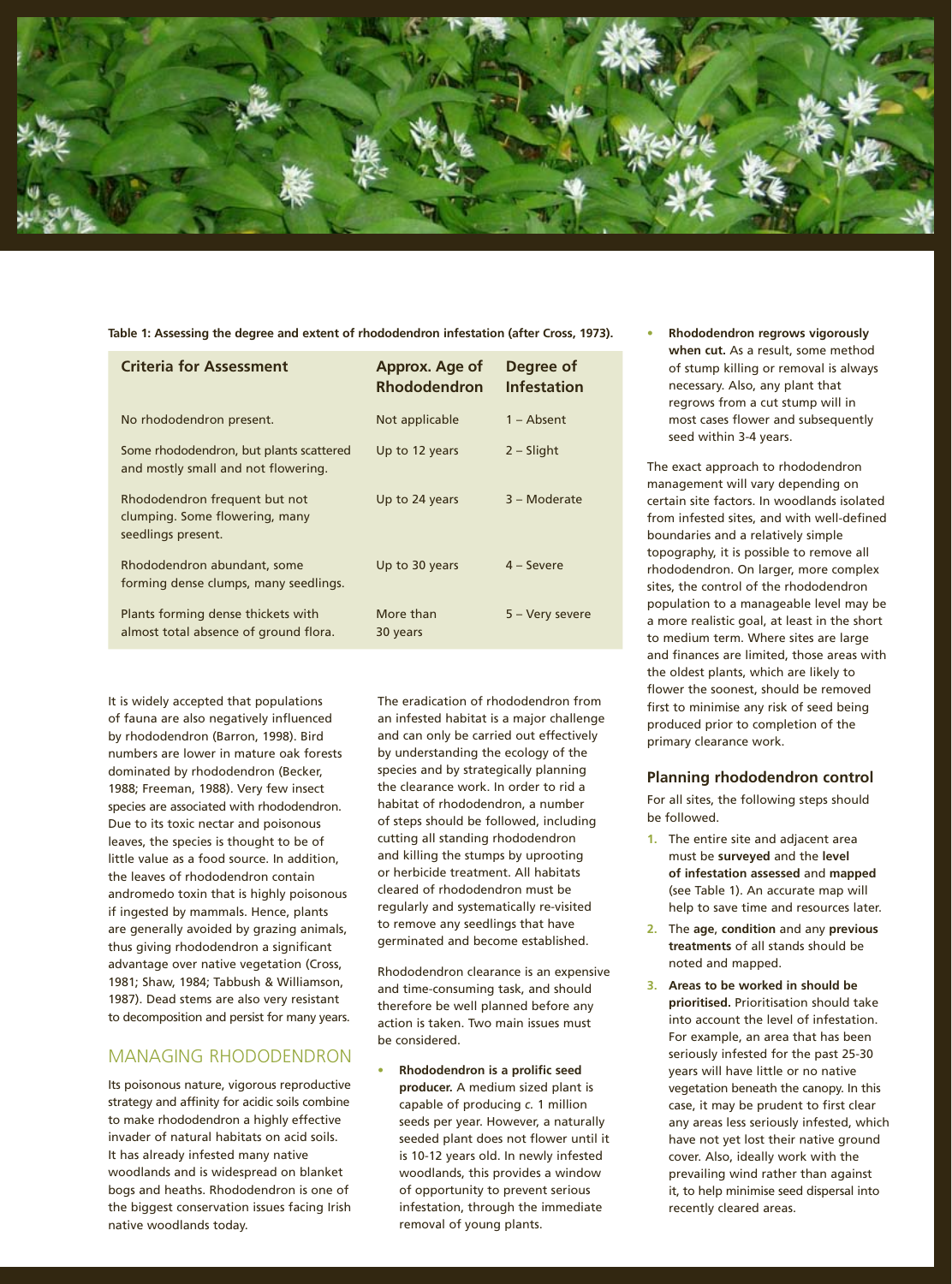

**Fig. 2: Recently cut rhododendron bushes re-sprouting from the stumps, Glengarriff, Co. Cork. Note how the area has been cleared of all cut material to facilitate follow-up spraying.**



- **4.** Suitable conditions for the **recovery of the ground flora** must be created. This will reduce **'safe sites'** for rhododendron establishment and thereby **minimise reinfestation**.
- **5. Write a Rhododendron Management Plan.** The plan should encompass the entire site and include projections over a suitable timeframe. All work to be carried out in the area should be mapped and clearly dated and detailed in an accompanying schedule, along with a timeframe for follow-up work.
- **6.** In all sites, **follow-up** work will be necessary to ensure that any small plants or seedlings which were either missed on the previous visit or have entered the site subsequently from adjacent seed sources, are removed before they reach the flowering age (10-12 years). Ideally remove them when they are *c.* 0.5 m tall. At this stage, they are more easily seen, and any young seedlings likely to die naturally through desiccation will have done so. The systematic checking of a woodland habitat for reinfestation is tedious but necessary if the area is to be maintained free

of seed-producing rhododendron. Also, reinfestation brought about by poor follow-up will negate the considerable time and cost invested in the initial clearance.

# METHODS OF RHODODENDRON CLEARANCE

#### **Cutting and removal**

The first operation in clearing rhododendron is the cutting of individual stems with hand or chainsaws. Stems should be cut as close to the ground as possible. The cut material will need to be removed from the area to allow for effective follow-up work, subsequent tree planting, etc., (Fig. 2). If the terrain and layout of the woodland are suitable, the material can be used to build a "dead hedge" around the area as a barrier to exclude grazing animals1.

Burning under the supervision of personnel with fire experience is another option. Rhododendron material can be burnt green immediately after being cut. Fires should be carefully located so as not to damage any trees or other vegetation close by, and old tyres or diesel should not be used. If burning is not an immediate option, the cut material can be piled neatly outside the treated area, allowing them to be dismantled easily to facilitate burning at a later stage (ideally 1-2 years later). Where burning is envisaged, contact should be made with the Local Authority to obtain permission.

#### Flailing is another method of rhododendron clearance and has recently been applied in Ireland. This involves the flailing of the thickets down to ground level, using a mechanical flail head mounted on a tracked machine. Although not suitable on all sites, especially those that are steeply sloping or very wet, it is a very effective as it mulches the material upon contact.

#### **Killing rhododendron**

Some method of killing must be used as rhododendron invariably grows back vigorously when cut. There are four main approaches.

#### **1. Digging out**

Digging the stumps out of the ground is an effective way of killing rhododendron. Its effectiveness is maximised by removing all viable roots, although this is also very labour intensive. Digging out can be carried out manually or, if the terrain allows, by machine (e.g. a tractor and chain). To prevent regrowth, as much soil as possible should be knocked off the root system, and the stumps should be turned upside down to expose the roots to the air and to allow the rain to wash off any remaining soil. Stumps that are dug out should be burnt along with the cut material. Digging out results in a high degree of soil disturbance, and so may not be an option on more sensitive sites. Note that burning stumps that are still rooted will not kill the plant.

*1 If piled appropriately, rhododendron brash can be used to build a very effective temporary barrier (which may last for 10-15 years) to deter sheep,*  cattle and deer from entering an area in which, for example, trees have been planted or natural regeneration is being encouraged. However, on sites *with a risk of fire, ordinary fencing may be more suitable.*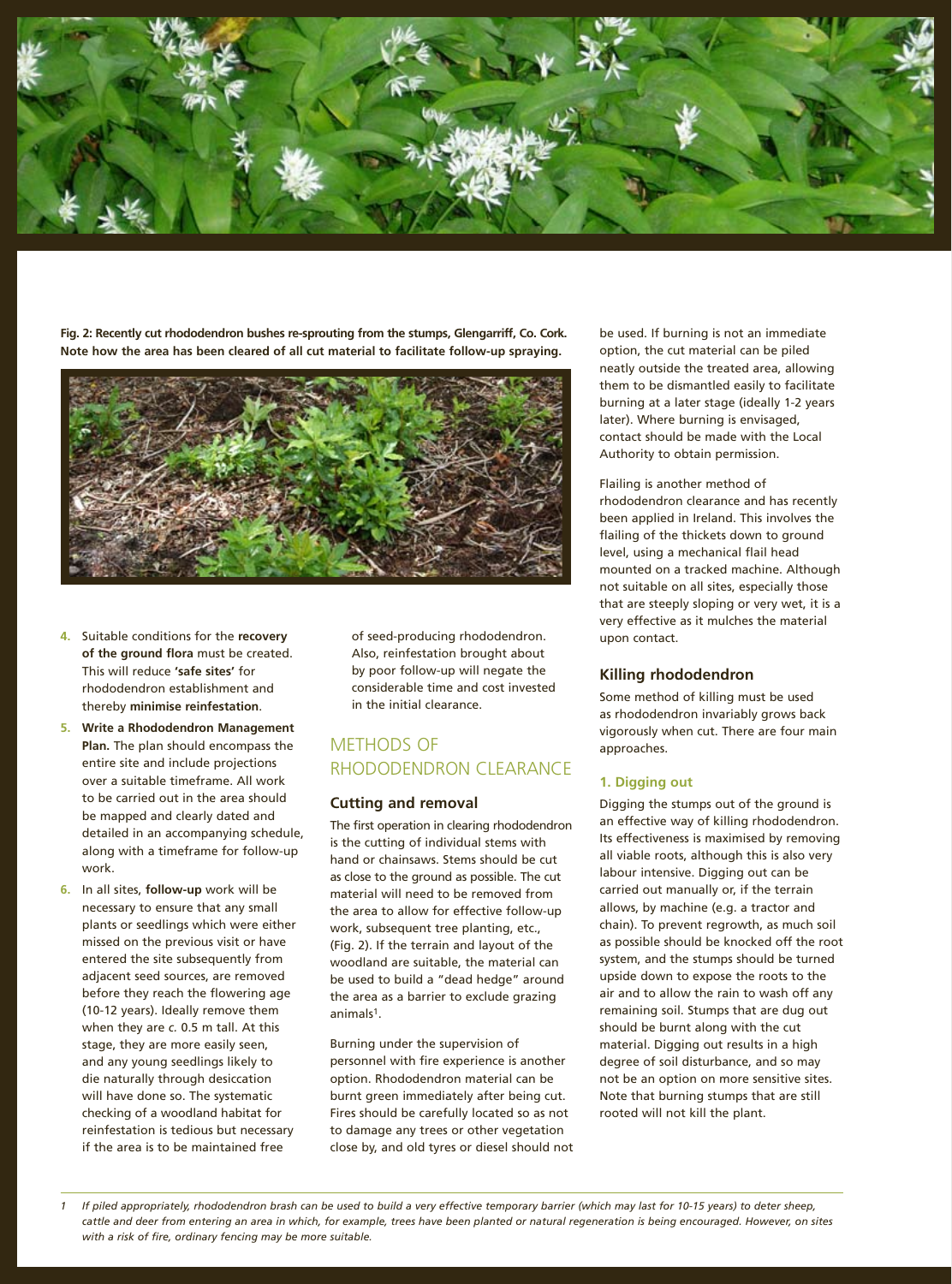

**Fig 3: Cherry laurel regrowth suitable for foliar herbicide application, Clonbur, Co. Mayo.**



#### **2. Direct stump treatment**

Rhododendron kill can be achieved by direct stump treatment, whereby freshly cut stumps are painted or spot sprayed with a herbicide solution. Ideally this should be carried out when rain is not imminent, to avoid the solution from being washed off. Stems are cut as close to the ground as possible, and the fresh stump surfaces treated with herbicide immediately, i.e. within minutes. A vegetable dye is used to clearly identify which stumps have been treated. Painting of stumps with glyphosate solutions (25-100%) was found to be 100% effective when carried out between May and March at an experimental site in Scotland (Tabbush and Williamson, 1987). This method is regarded as being most effective outside the time of spring sap flow.

The following are herbicides (including application rates, methods and timing) used in the control of rhododendron by stump treatment (after Willoughby and Dewar (1995)).

- **Glyphosate:** Apply 'Roundup' in a 20% solution in water to all freshly cut stump surfaces using one of the following: a knapsack sprayer at low pressure; a forestry spot gun fitted with a solid stream nozzle; a cleaning saw fitted with a suitable spray attachment; or a paint brush. Best results can be obtained during the period October to February.
- **Tryclopyr:** Apply 'Garlon 4' in an 8% solution in water using one of the following: a knapsack sprayer at low pressure; a forestry spot gun fitted with a solid stream nozzle; a cleaning saw fitted with a suitable spray attachment; or a paint brush. Apply at any time between cutting and the appearance of new growth.
- **Ammonium sulphamate:** Apply as a 40% solution between April and September. Optimum control resulting from treatments applied between June and September.

Surfactant additives are not appropriate for stump application. It is important to ensure that all cut surfaces are treated.

In Ireland, trials in Killarney using stump treatment resulted in extremely successful kill rates among a range of plant sizes throughout all months of the year (O'Toole, in press). Chemical concentrations from 10% to 20% have been used effectively and further trials are ongoing. A major advantage of stump treatment is that all initial clearance work can be carried out in a single sweep. Also, as the application of the herbicide is carried out with a handheld applicator, spray drift is avoided and the impact to the surrounding non-target area is minimal. In addition, small volumes of herbicide are used.

Although stump treatments can result in total kill, regrowth from the cut stumps can occur. This regrowth is usually slow and stunted. Carefully timed foliar

application of herbicide to the regrowth will subsequently achieve full kill.

#### **3. Spraying of regrowth and large seedlings**

Stumps and large seedlings (less than 1.5 m in height) can be effectively killed by spraying the regrowth with a suitable herbicide, typically glyphosate<sup>2</sup>. Usually the cut stumps are allowed to regrow for 1-3 seasons before being sprayed (Fig. 3). Glyphosate is the most common herbicide used. Other suitable herbicides include Ammonium sulphamate, Imazapyr and Triclopyr (Table 2).

There are a number of important considerations to bear in mind when spraying regrowth. Firstly, glyphosate must be applied in dry weather, which obviously poses a challenge under Irish conditions! Success is dependent on the plants being dry at the time of herbicide application and remaining dry for a sufficient time thereafter to allow the herbicide to be absorbed into the plant (at least 6 hours, preferably longer). The addition of a surfactant (e.g. Mixture B) can increase the rate of herbicide absorption and reduce the amount of 'dry-time' required after foliar herbicide application. Surfactants are often more environmentally damaging than the herbicides themselves and must be used with great care, especially adjacent to aquatic habitats.

Spraying should be carried out in near windless conditions, to maximise herbicide contact and absorbance of the chemical into the plant. Conversely, spraying in windy conditions should be avoided at all costs, as this will lead to herbicide drift, resulting in 'collateral damage' which will kill nearby native flora, including herbaceous species and young regenerating trees. This delays the establishment of a ground cover and facilitates further rhododendron establishment.

*2 See also Ward (1998) and the Pesticide Control Service, Department of Agriculture & Food, (***www.pcs.agriculture.gov.ie***) regarding current recommendations for chemical control.*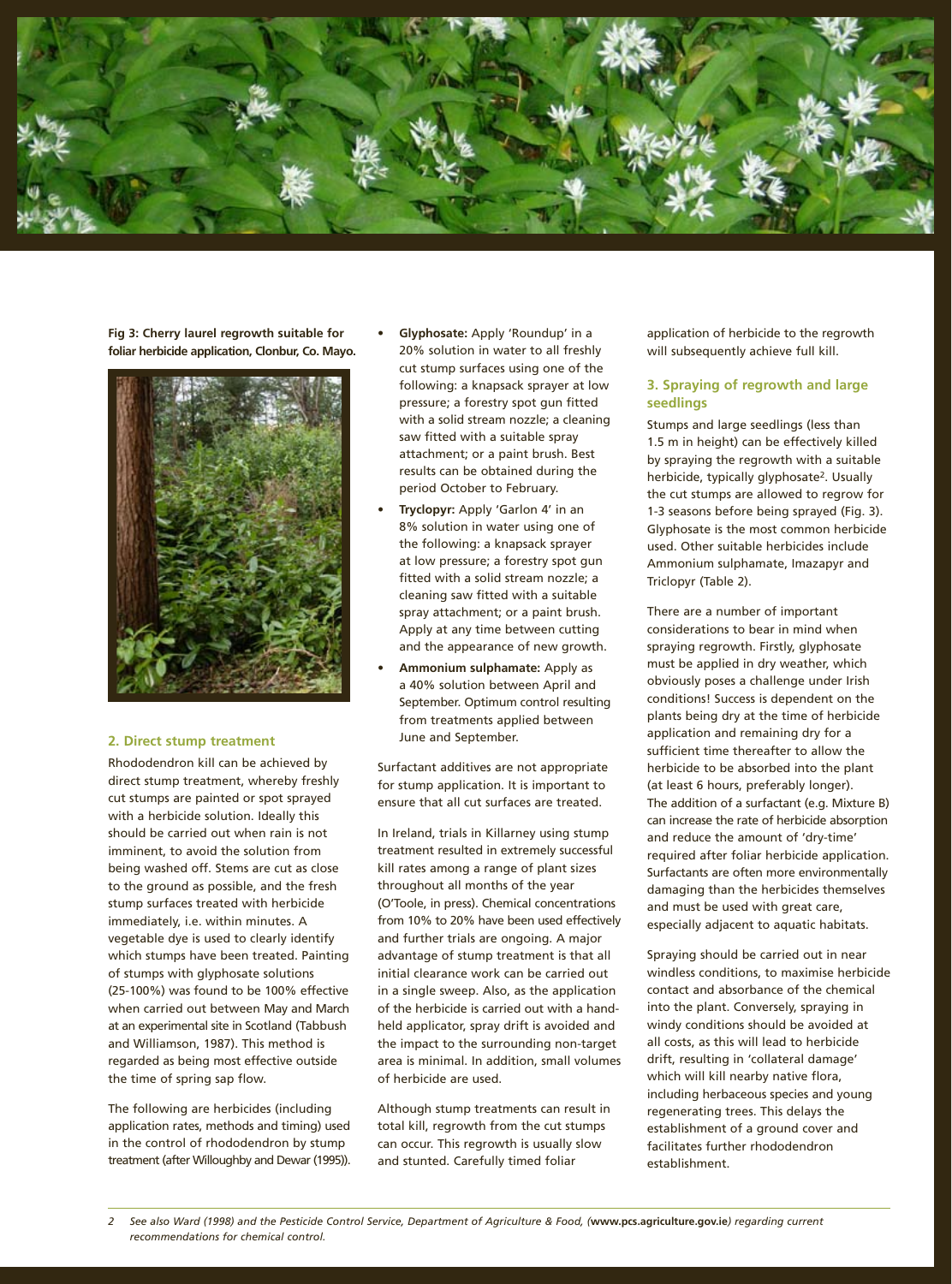

**Table 2: Herbicides (including application rates, methods and timing) used in the control of rhododendron by foliar application.**

#### **Herbicides for Rhododendron Management**

Treatments, as recommended by Willoughby and Dewar (1995), are as follows.

| <b>FOLIAGE SPRAYS AND TREATMENTS</b> |                                                                                                                                                                                                                                                                                  |                                                     |                                                                                                         |  |
|--------------------------------------|----------------------------------------------------------------------------------------------------------------------------------------------------------------------------------------------------------------------------------------------------------------------------------|-----------------------------------------------------|---------------------------------------------------------------------------------------------------------|--|
| <b>Product</b>                       | Rate                                                                                                                                                                                                                                                                             | Date of<br>application                              | <b>Method</b>                                                                                           |  |
| Glyphosate                           | 10 litres 'Roundup' per ha<br>Zor 8 litres per ha with<br>'Mixture B' as 2% by volume.<br>Alternatively, spray so that all<br>the foliage is wetted,<br>but the herbicide solution<br>does not run off, with a<br>2% solution (i.e. 2 litres of<br>product in 100 litres water). | June-September.                                     | Most types<br>of spraying<br>equipment, i.e.<br>Knapsack sprayer,<br>tractor mounted<br>equipment, etc. |  |
| <b>Triclopyr</b>                     | 8 litres 'Garlon' per ha.                                                                                                                                                                                                                                                        | June-September.                                     | Knapsack sprayer.                                                                                       |  |
| Ammonium<br>sulphamate<br>(AMS)      | 40% in water.                                                                                                                                                                                                                                                                    | April-September.<br>Most effective<br>May and June. | Knapsack sprayer.                                                                                       |  |

*Note: Translocation within rhododendron stems is particularly poor in a tangential direction. In effect, spraying one part of a bush results in the death of that part only. It is therefore important to ensure full coverage of all foliage. It is usually necessary to retreat small pockets of regrowth for 2-3 years following initial spraying.*

Ensure at all times that chemical solutions do not enter watercourses, as this can have a severe impact on the aquatic habitat and on aquatic life. At all times, adhere to best practice regarding safety and environmental protection, as set out in the manufacturer's guidelines, Ward (1998), and the Forest Service *Forestry and Water Quality Guidelines and Forest Protection Guidelines*.

As spraying is not 100% effective, some plants may require two or more applications before they are killed. Since cut stumps generally produce multiple shoots of regrowth, delaying the spraying for more than three years after the initial stump cutting can actually result in the infestation becoming even more severe. At this stage, the regrowth is likely to be too tall to be sprayed effectively, forming dense impenetrable thickets. Regrowth is also likely to flower more vigorously than naturally regenerated rhododendron.

#### **4. Stem injection**

Stem injection, using the 'drill and drop' method (Edwards, 2006), can be used for the control of established rhododendron bushes, where access to the main stem is possible and where the stem is large enough for a hole to be drilled into it. One of the main advantages of this technique is that it facilitates the controlled application of herbicide to target plants, thereby reducing damage to other flora adjacent to treated bushes. It is a particularly useful method on difficult, sloping terrain, where other methods may be impractical. A handheld cordless drill with several re-chargeable batteries and a spot gun are the only tools required. A 25% solution of glyphosate (i.e. 1:3 mix with water) is recommended. No additives are required. Applications during March, April and October have been successful in giving complete control of target bushes.

Treated bushes can be left standing on site to rot. However, bear in mind that standing, dead rhododendron may persist for 10 to 15 years, is unsightly and can inhibit access to the woodland for management operations. Therefore, it may be better to cut and remove the treated bushes at a later date. The effectiveness of control should be assessed initially every 12 months following the treatment.

The main steps involved in stem injection are as follows.

- **1.** Stems to be treated should be greater than 3 cm in diameter. In order to maximise the potential of killing the entire plant, choose a position on the stem as close to the main root system as possible, and at least below the lowest fork.
- **2.** Drill as vertically as possible into the stem to create a hole that will hold the herbicide solution. The drill bit used should be 11-16 mm in diameter, depending on the stem diameter. There is no upper limit to the size of stem that can be treated.
- **3.** Apply the herbicide to the hole immediately after drilling. The recommended amount is 2ml of herbicide solution per stem. Do not allow the herbicide to overflow from the hole. The use of a forestry spot gun with a calibrated 10ml chamber is recommended, as this allows for the accurate application of a calibrated 2ml of herbicide per hole.
- **4.** It is recommended that each plant be marked immediately after treatment, to track progress. Treated plants can be marked with a spray of coloured paint or by attaching coloured biodegradable tape.
- **5.** Applications can be made in light rain, provided that rainwater is not running down the stem into the application hole and washing the herbicide solution out into the surrounding area.
- **6.** Bush death should occur between 9 and 31 months, depending on application date and bush size.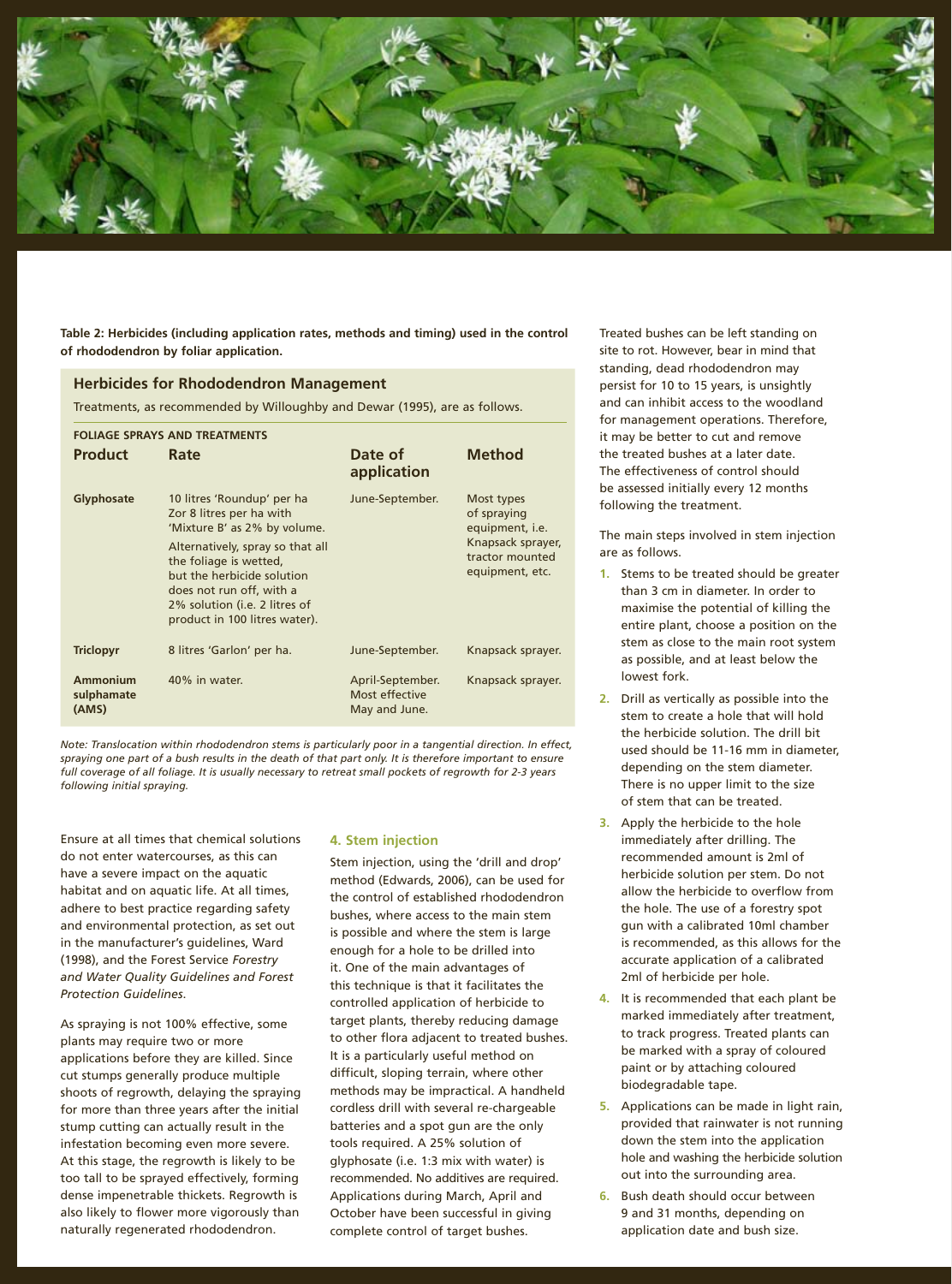

**Fig 4: A native woodland formerly infested with rhododendron, subsequently cleared and now recovering successfully, Glengarriff, Co. Cork.**



#### **Follow up operations**

If the initial infestation was of the flowering age, or if there is a seed source nearby, a follow-up seedling removal operation will be necessary. The intensity of this operation will vary, depending on the degree of infestation, i.e. severe, moderate or slight (see Table 1). In cases where there is a possibility of stumps resprouting and subsequentally flowering, the area should be systematically checked every 3-4 years. All woodland areas vulnerable to rhododendron establishment through seed influx should be checked every 6-8 years. Rhododendron seedlings should be pulled manually, and either piled and burnt or removed from the site altogether. If large enough, they can also be hung securely from trees and left to dry out and die.

The vulnerability of the site to infestation (or reinfestation) can be reduced by encouraging the development of a dense ground cover through the control of grazing pressure. Grazing pressure from livestock, deer and feral goats, should be reduced in the area and managed at levels that will allow the natural regeneration of the native ground flora. This helps to suppress the emergence of young rhododendron plants. Grazing pressure is typically achieved through fencing and culling.

## **Adjacent rhododendron seed sources**

If the adjacent seed source can be cleared, this should be undertaken at the same time as clearance work on the site itself. However, if the adjacent seed source is outside the control of management, the clearance and maintenance of a buffer zone around the site will minimise reinfestation from outside seed sources via seed dispersal. The buffer zone should be as wide as is practically possible.

Adjacent domestic gardens, arboretums, etc. can also represent a seed source. If possible, the owner should be encouraged to remove flower heads after flowering. As seed maturation usually takes six months, remove the heads by December as this will prevent seed dispersal which normally occurs between January and March.

## **Quality control in rhododendron management**

Whatever method is used to control rhododendron, there is always a risk that treatment will be only partially effective and that further action will be required to achieve total kill. The degree of success of the initial treatment method can be maximised by paying careful attention to the operational detail of whichever method is used. Even then, it is likely that some regrowth will occur in many cases, and this will require further treatment.

# **CONCLUSIONS**

Rhododendron (and laurel) poses a serious ecological threat to native woodlands in Ireland, particularly by displacing native vegetation and by preventing the natural regeneration of native flora. This results in the disruption of woodland succession and continuity, with a consequent reduction in woodland biodiversity. The future survival of badly infested woodlands may be seriously compromised and even impossible.

The control and/or eradication of this invasive alien species requires long-term planning, a good understanding of its ecology, and a thorough application of initial clearance and follow-up activities such as stump uprooting and/or herbicide treatment (Fig. 4). Timing of herbicide application as well as weather conditions are very important factors and must be taken into account. The control of seedlings and the regrowth from cut stumps involves ongoing spot checks and monitoring.

# ACKNOWLEDGEMENTS

Woodlands of Ireland would like to thank the following for the contributions made toward realising this information note: the author, Chris Barron, for his considerable time and input; Thérèse Higgins, John Cross, Jerry Hawe, Kevin Collins, Gerard Cahalane and Orla Fahy, for technical and editorial comments; and to Colin Edwards, Forest Management Division, Forestry Commission, UK, for information on stem injection. Photos courtesy of the Forest Service and Woodlands of Ireland unless otherwise stated. Woodlands of Ireland welcomes any comments or suggestions on this information note.